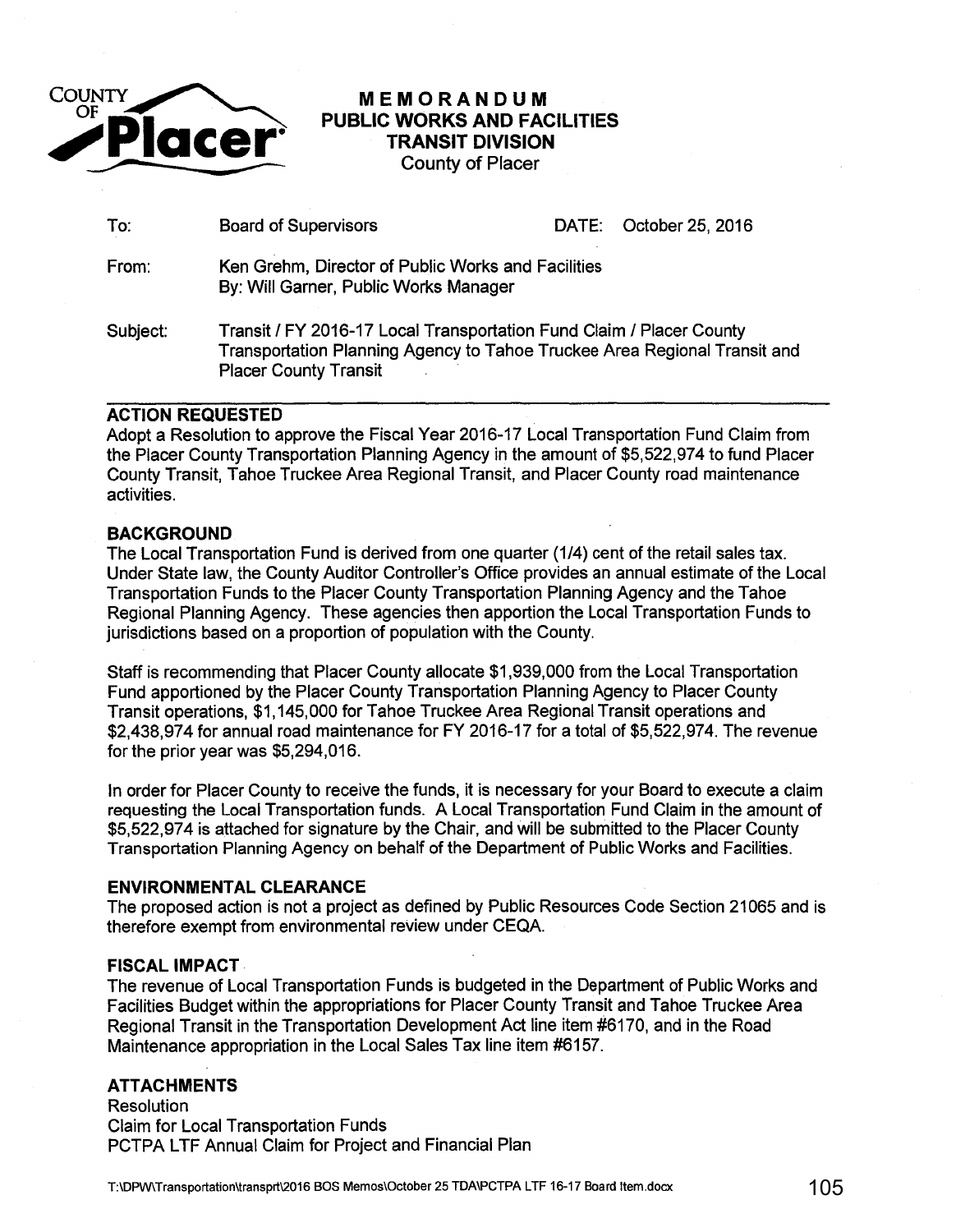# **Before the Board of Supervisors County of Placer, State of California**

**In the matter** of: A Resolution approving a claim in the amount of \$5,522,974 for 2016- 2017 Local Transportation Funds and submit to the Placer County Transportation Planning Agency

Resolution No:

The following Resolution was duly passed by the Board of Supervisors of the County of

Placer at a regular meeting held on \_\_\_\_\_\_\_\_\_\_\_\_\_\_\_\_\_\_\_\_\_\_\_, by the following vote on

roll call:

Ayes:

Noes:

Absent:

Signed and approved by me after its passage.

Chair, Board of Supervisors

Attest:

Clerk of said Board

WHEREAS, the County of Placer is eligible to apply for and receive funds from the Local Transportation Fund for transit capital, transit operating, and road/maintenance assistance; and

WHEREAS, the Placer County Transportation Planning Agency includes an allocation in the amount of \$1,939,000 for operating and capital assistance for Placer County Transit for Fiscal Year 2016-17; and

WHEREAS, the Placer County Transportation Planning Agency includes an allocation in the amount of \$1,145,000 for operating and capital assistance for Tahoe Area Regional Transit for Fiscal Year 2016-17; and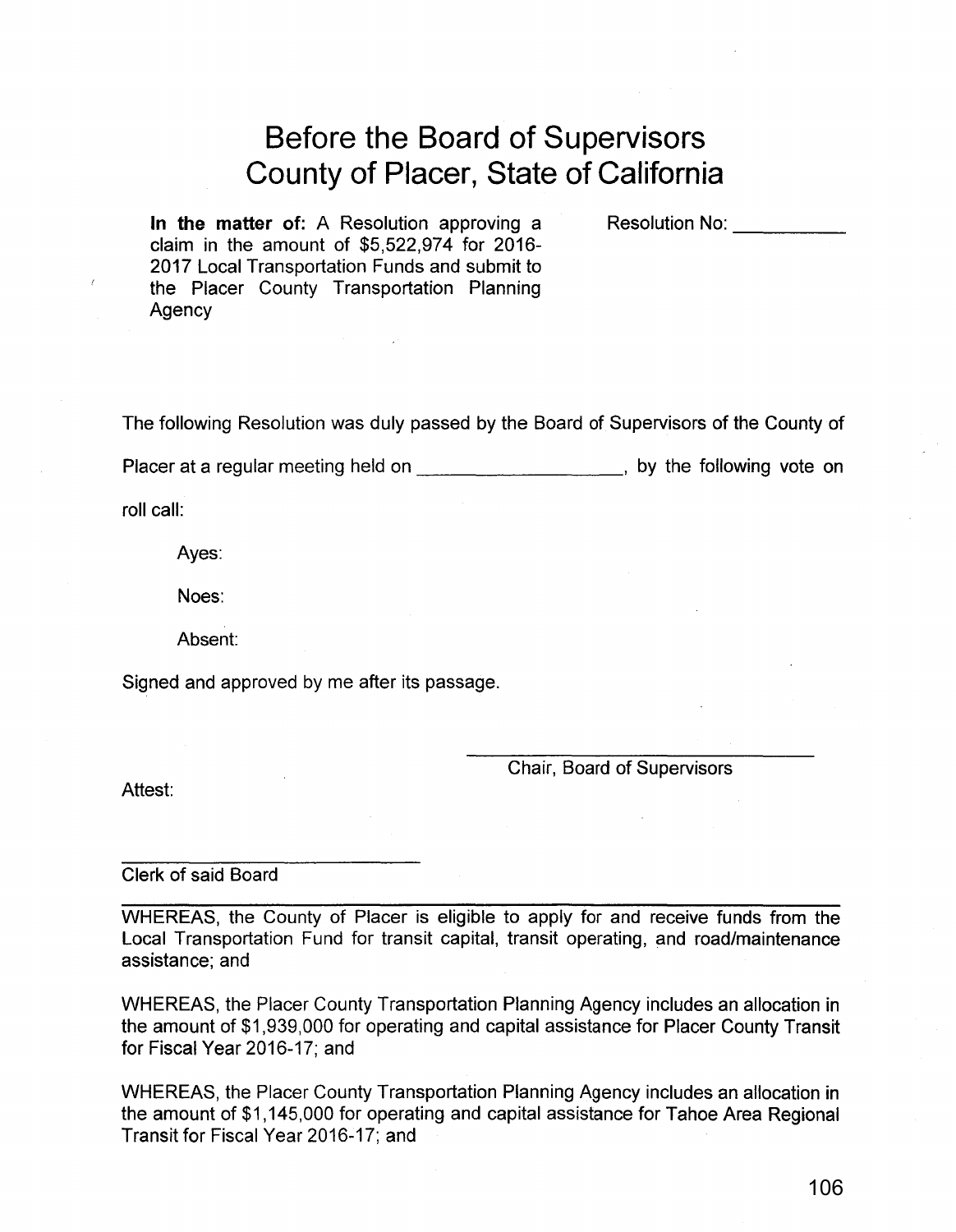Fiscal Year 2016-17 Tahoe Truckee Area Regional Transit and Placer County Transit to Placer County Transportation Planning Agency Claim

Resolution\_

WHEREAS, the Placer County Transportation Planning Agency includes an allocation in the amount of \$2,438,974 for annual street/road maintenance for Placer County for Fiscal Year 2016-17.

BE IT RESOLVED, by the Board of Supervisors, County of Placer, State of California, that the Chair of the Board of Supervisors is authorized and directed to execute the attached 2016-17 Local Transportation Fund Claim to the Placer County Transportation Planning Agency in the amount of \$5,522,974 TDA Article 4: Transit Operations and Capital in the amount of \$3,084,000 and TDA Article 8(a): Streets and Roads Maintenance in the amount of \$2,438,974.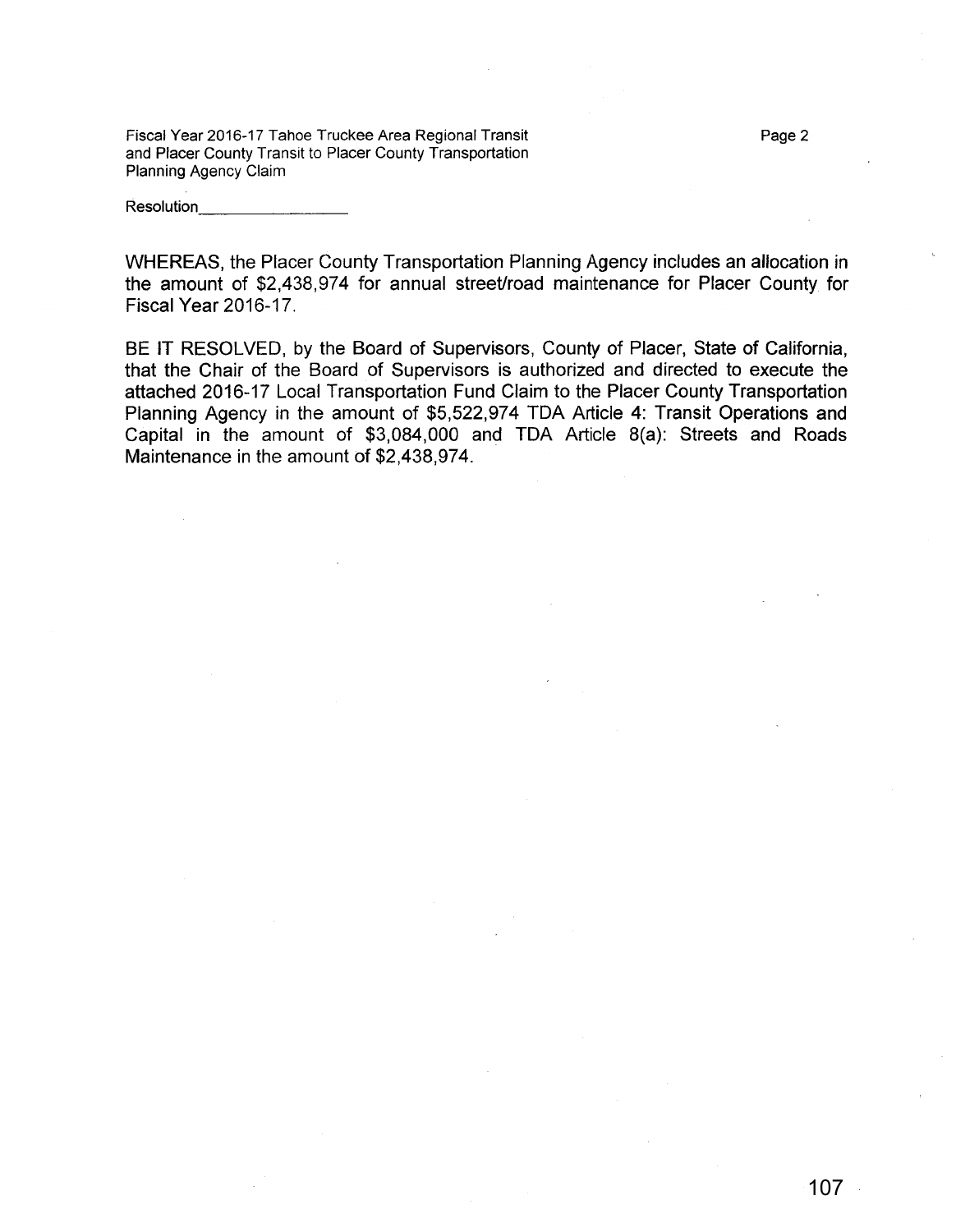# **CLAIM FOR LOCAL TRANSPORTATION FUNDS STREETS & ROADS PURPOSES**

#### TO: PLACER COUNTY TRANSPORTATION PLANNING AGENCY 299 NEVADA STREET, AUBURN, CA 95603

| FROM:      | <b>CLAIMANT:</b>       | Placer County Department of Public Works                                                                 |
|------------|------------------------|----------------------------------------------------------------------------------------------------------|
|            | <b>ADDRESS:</b>        | 3091 County Center Drive, Suite 220                                                                      |
|            |                        | Auburn, CA 95603                                                                                         |
|            | <b>CONTACT PERSON:</b> | Cynthia Taylor                                                                                           |
|            |                        | Email: ctaylor@placer.ca.gov<br>Phone: 530-745-3599                                                      |
| <b>The</b> | County of Placer       | hereby requests, in accordance with the State of                                                         |
|            |                        | California Public Utilities Code commencing with Section 99200 and the California Code of Regulations    |
|            |                        | commencing with Section 6600, that this claim for Local Transportation Funds be approved for Fiscal Year |
|            | 2016/2017              | 2,438,974<br>, for street and road purposes (P.U.C. 99400a) in the amount of $\zeta$                     |
|            |                        | to be drawn from the Local Transportation Fund deposited with the Placer County Treasurer:               |

When approved, this claim will be transmitted to the Placer County Auditor for payment. Approval of the claim and payment by the County Auditor to the applicant is subject to such monies being available for distribution, and to the provisions that such monies will be used only in accordance with the terms of the approved annual financial plan and budget. Claimant must submit a complete Fiscal and Compliance Audit for the prior fiscal year prior to issuance of instructions to the County Auditor to pay the claimant.

#### **APPROVED:**

**PLACER COUNTY TRANSPORTATION PLANNING AGENCY BOARD OF DIRECTORS** 

**APPLICANT** 

| BY:    |             | BY:    |                             |
|--------|-------------|--------|-----------------------------|
|        | (signature) |        | (signature)                 |
| TITLE: |             | TITLE: | Chair, Board of Supervisors |
| DATE:  |             | DATE:  |                             |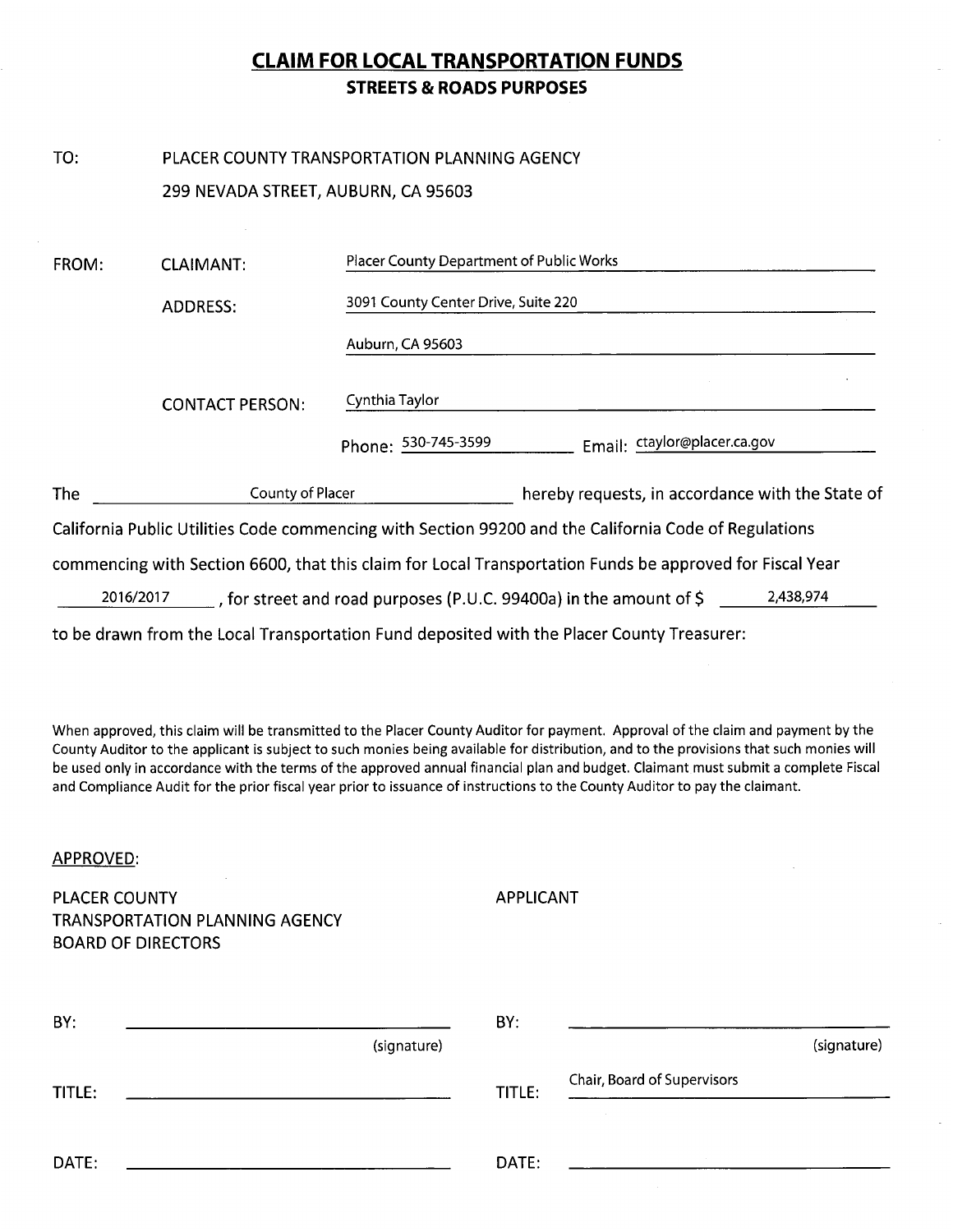# **CLAIM FOR LOCAL TRANSPORTATION FUNDS TRANSIT PURPOSES**

| TO:                                                    | PLACER COUNTY TRANSPORTATION PLANNING AGENCY            |                                                                                                     |                                                                                                                                  |  |
|--------------------------------------------------------|---------------------------------------------------------|-----------------------------------------------------------------------------------------------------|----------------------------------------------------------------------------------------------------------------------------------|--|
|                                                        | 299 NEVADA STREET, AUBURN, CA 95603                     |                                                                                                     |                                                                                                                                  |  |
| FROM:                                                  | <b>CLAIMANT:</b>                                        | Placer County Public Works and Facilities                                                           |                                                                                                                                  |  |
|                                                        | <b>ADDRESS:</b>                                         | 3091 County Center Dr., Ste. 220                                                                    |                                                                                                                                  |  |
|                                                        |                                                         | Auburn, CA 95603                                                                                    |                                                                                                                                  |  |
|                                                        | <b>CONTACT PERSON:</b>                                  | Cynthia Taylor                                                                                      | $\bar{\chi}$                                                                                                                     |  |
|                                                        |                                                         | Phone: 530-745-7599 Email: ctaylor@placer.ca.gov                                                    |                                                                                                                                  |  |
| The                                                    |                                                         | <b>County of Placer County of Placer</b>                                                            | hereby requests, in accordance with the State of                                                                                 |  |
|                                                        |                                                         |                                                                                                     | California Public Utilities Code, commencing with Section 99200 and the California Code of Regulations                           |  |
|                                                        |                                                         | commencing with Section 6600, that this claim for Local Transportation Funds be approved for Fiscal |                                                                                                                                  |  |
| Year                                                   |                                                         |                                                                                                     | $2016/2017$ , in the following amounts for the following purposes to be drawn from the Local                                     |  |
|                                                        |                                                         | Transportation Fund deposited with the Placer County Treasurer:                                     |                                                                                                                                  |  |
|                                                        | P.U.C. 99260a, Article 4, Transit Operations/Capital:   |                                                                                                     | 3,084,000                                                                                                                        |  |
| P.U.C. 99275, Article 4.5, Community Transit Services: |                                                         | \$                                                                                                  |                                                                                                                                  |  |
|                                                        | P.U.C. 99400c, Article 8c, Contracted Transit Services: |                                                                                                     | \$<br><u> Alexandria (Carlo Carlo Carlo)</u>                                                                                     |  |
|                                                        | C.C.R. 6648, Capital Reserve:                           |                                                                                                     | \$<br><u> 2000 - Jan James James Jan James James James James James James James James James James James James James James</u>     |  |
|                                                        |                                                         | P.U.C. 99400e, Article 8e, Capital for Contracted Services:                                         |                                                                                                                                  |  |
|                                                        |                                                         |                                                                                                     | When approved, this claim will be transmitted to the Placer County Auditor for payment. Approval of the claim and payment by the |  |

ין קו ημμ . ha ) County Auditor to the applicant is subject to such monies being available for distribution, and to the provisions that such monies will be used only in accordance with the terms of the approved annual financial plan and budget. Claimant must submit a complete Fiscal and Compliance Audit for the prior fiscal year prior to issuance of instructions to the County Auditor to pay the claimant.

## APPROVED:

**PLACER COUNTY** TRANSPORTATION PLANNING AGENCY **BOARD OF DIRECTORS** 

| <b>APPLICANT</b> |
|------------------|

| BY:    | (signature) | BY:    | (signature)                 |
|--------|-------------|--------|-----------------------------|
| TITLE: | $\lambda$   | TITLE: | Chair, Board of Supervisors |
| DATE:  |             | DATE:  |                             |